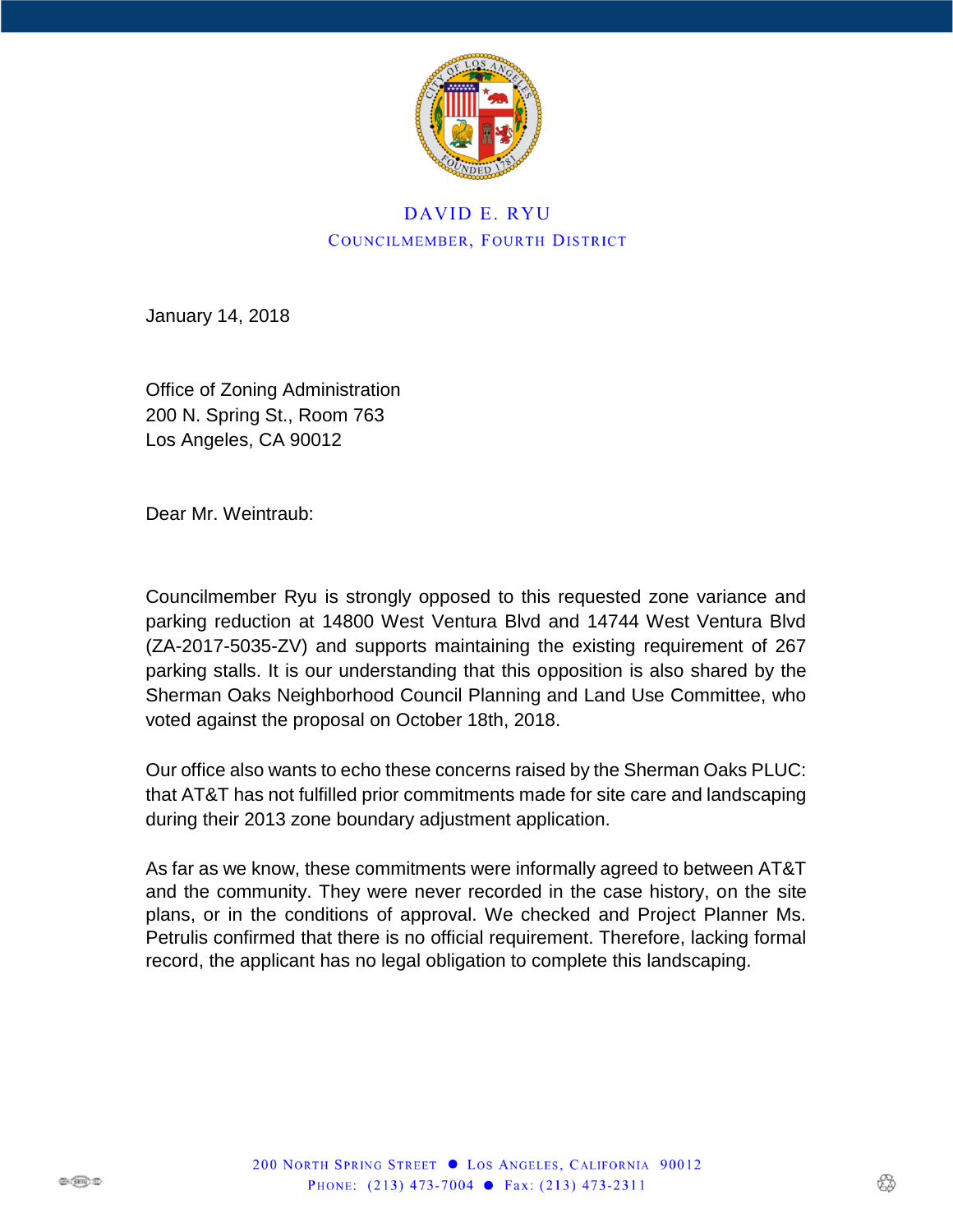However the Councilmember holds applicants to a higher standard. When a commitment is made to provide community benefits he believes there is an obligation to honor these commitments, informal or not, especially if there are additional requests. Failure to honor these commitments erodes trust in the process and affects the overall dialogue between communities, applicants and the City on future cases, such as the one we are discussing today.

Therefore, in addition his to opposition to the parking reduction, the Councilmember would like to take this opportunity to urge the applicant to honor the commitments they made 5 years ago, which have yet to be fulfilled.

Sincerely, David E. Ryu

Councilmember, District Four

Cc: David Weintraub, Associate Zoning Administrator Undine Petrulis, Project Planner

Attachments: Email correspondence, SONC 2018 Agenda, SONC 2013 Minutes, SONC 2013 Agenda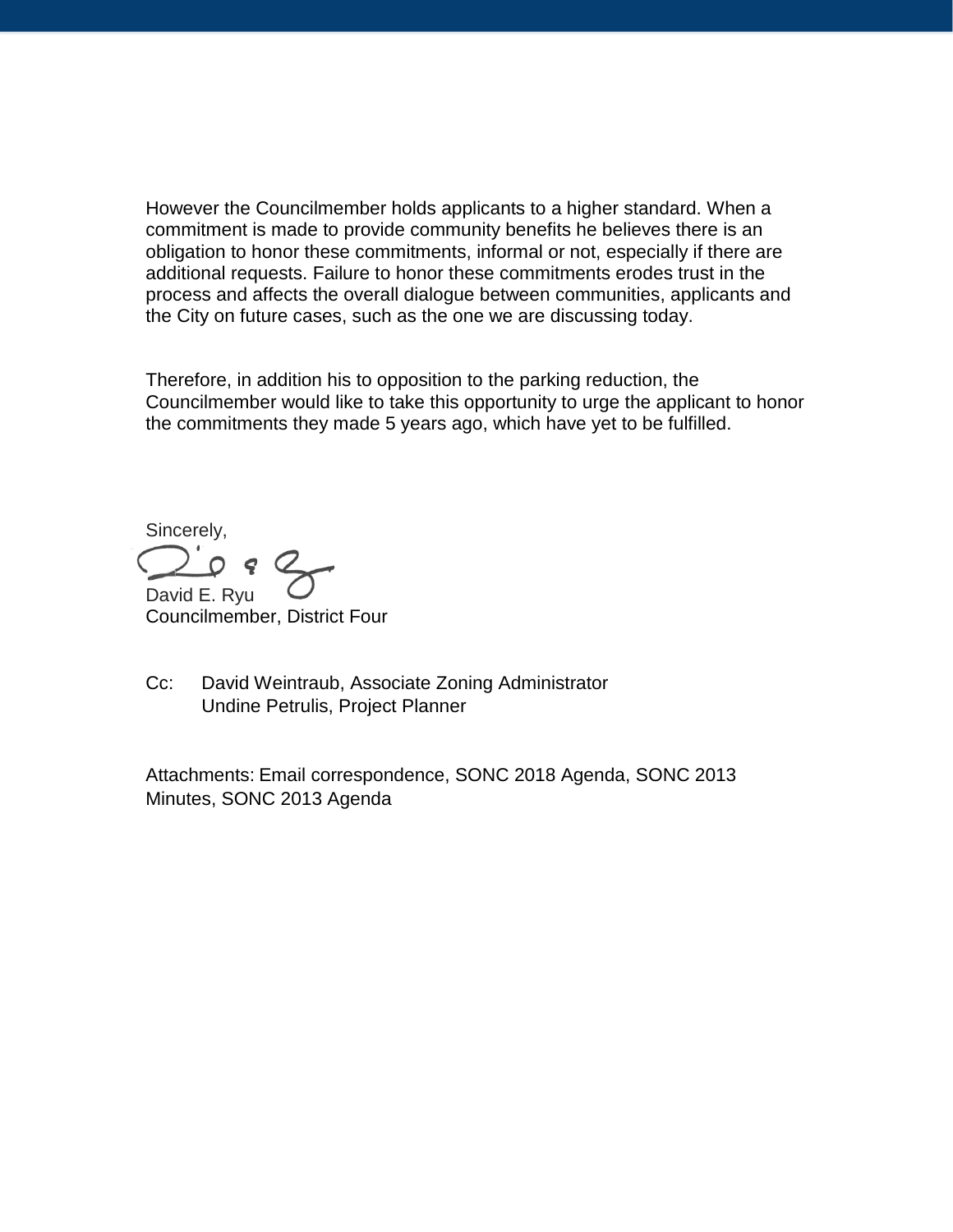

**Meg Greenfield <meg.greenfield@lacity.org>**

## **14800 W. Ventura Blvd., Sherman Oaks**

**Jeff Kalban** <jeff.kalban.sonc@gmail.com> **Fri, Dec 21, 2018 at 3:33 PM** To: undine.petrulis@lacity.org Cc: M.Morgan@blucroix.com, Emma Howard <emma.howard@lacity.org>, Meg Greenfield <meg.greenfield@lacity.org>

Dear Undine,

On December 10 we had the zoning administrator hearing for  $AT&T$ , are equest for a zone variance allowing a reduction in required parking at 14800 Ventura Blvd. Part of the SONC objection to the AT&T application is the lack of follow through on the previous promise to add landscape to the site. Though I have yet to find a copy of the landscape submittal, attached you will find the Sherman Oaks Neighborhood Council Land Use Committee agenda for December 19, 2013. Item 7b) is the presentation for AT&T's request for a zone change to allow for fuel cells on the site and also attached are the minutes of that meeting. Item 7b) states "AT&T rep volunteers that he will follow up on adding greenery to cover the cell structure." The landscaping was never installed. Please enter this letter and the attachments to your file. We will continue to see if any committee members have a copy of landscape plans.

## Sincerely,

## Jeff Kalban

## **Chair, Sherman Oaks Neighborhood Council PLUM Committee**

14724 Ventura Blvd., Suite 410 Sherman Oaks, CA 91403 Phone: 310 441 9313

http://www.kalbanarchitects.com

**From:** Jeff Kalban [mailto:jeff.kalban.sonc@gmail.com] **Sent:** Friday, October 19, 2018 2:17 PM **To:** undine.petrulis@lacity.org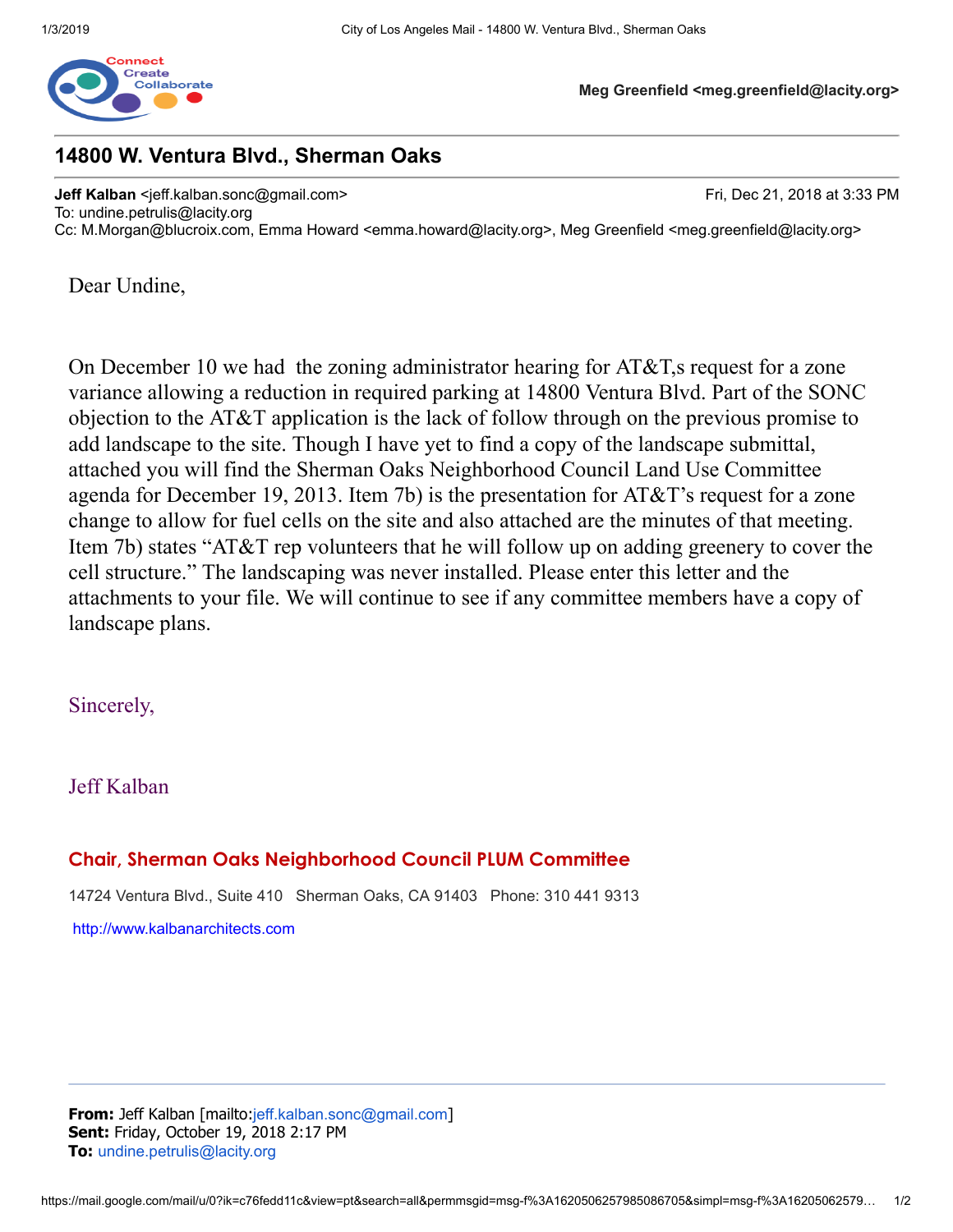**Cc:** M.Morgan@BluCroix.com; Emma Howard; Meg Greenfield **Subject:** 14800 W. Ventura Blvd., Sherman Oaks

[Quoted text hidden]

#### **2 attachments**

**PLUM Dec 2013\_AT&T.pdf** 110K

**PLUM Dec 2013\_AT&T Minutes.pdf** 200K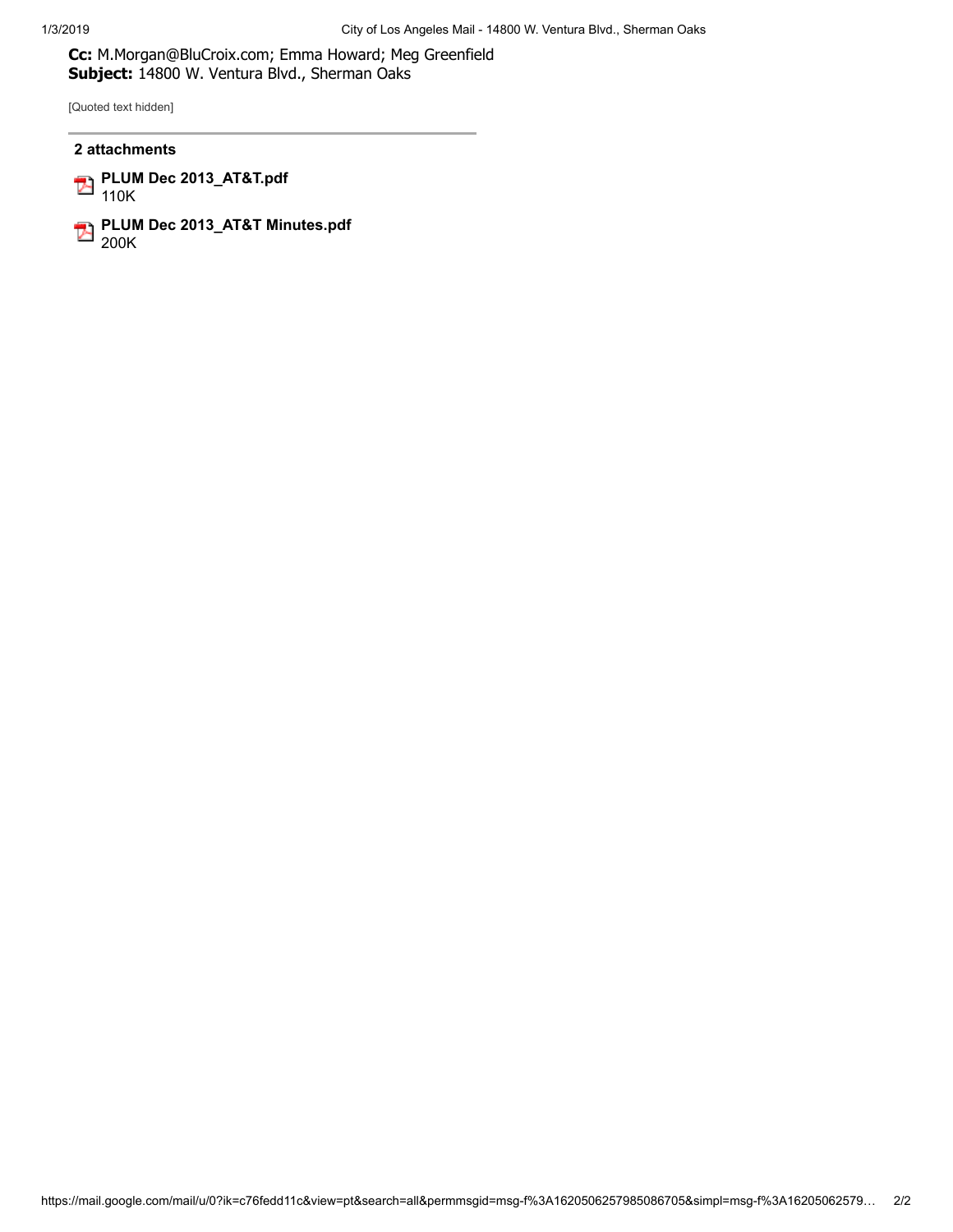**Committee Members:**

Jeffrey Kalban – Chair

Alicia Bartley Tom Capps Jackie Diamond Art Fields Mikie Maloney Rick Mayer Lisa Petrus Sue Steinberg

# CITY OF LOS ANGELES



#### CALIFORNIA **SHERMAN OAKS NEIGHBORHOOD COUNCIL**

P O Box 5721 Sherman Oaks, CA 91413 (818) 503-2399 www.shermanoaksnc

.org

**Sherman Oaks Neighborhood Council Planning & Land Use Committee P.O. Box 5721 Sherman Oaks, CA 91413**

October 19, 2018

Undine Petrulis **City of Los Angeles Planning Dept.**

Re: 14800 W. Ventura Blvd., Sherman Oaks

Dear Ms. Petrulis:

The Sherman Oaks Neighborhood Council Planning & Land Use Committee reviewed the request from AT&T for a zone variance allowing a reduction in required parking.

Our committee has many concerns about this request including the fact that parking is tied to the building(s) not to the use. Also in the 2013 AT&T requested zone changes to allow the placement of fuel cells. As part of their submittal they proposed landscaping the perimeter of the site on Ventura, Dickens and Kester. They never installed the landscaping. The October 18 presentation proposed landscaping that was not equal to the quality of the proposed landscape design in 2013. We did not think the presented acoustical study of the AT&T installed HVAC units properly addressed the very high decibel sounds coming from the equipment.

Our motion: Recommend denial of AT&T's requested reduction of their required parking. Passed, vote: 4 yes, 2 no, 2 abstained.

Please feel free to contact us if you have any further questions.

Jeffrey Kalban Chair, Planning and Land Use Committee Sherman Oaks Neighborhood Council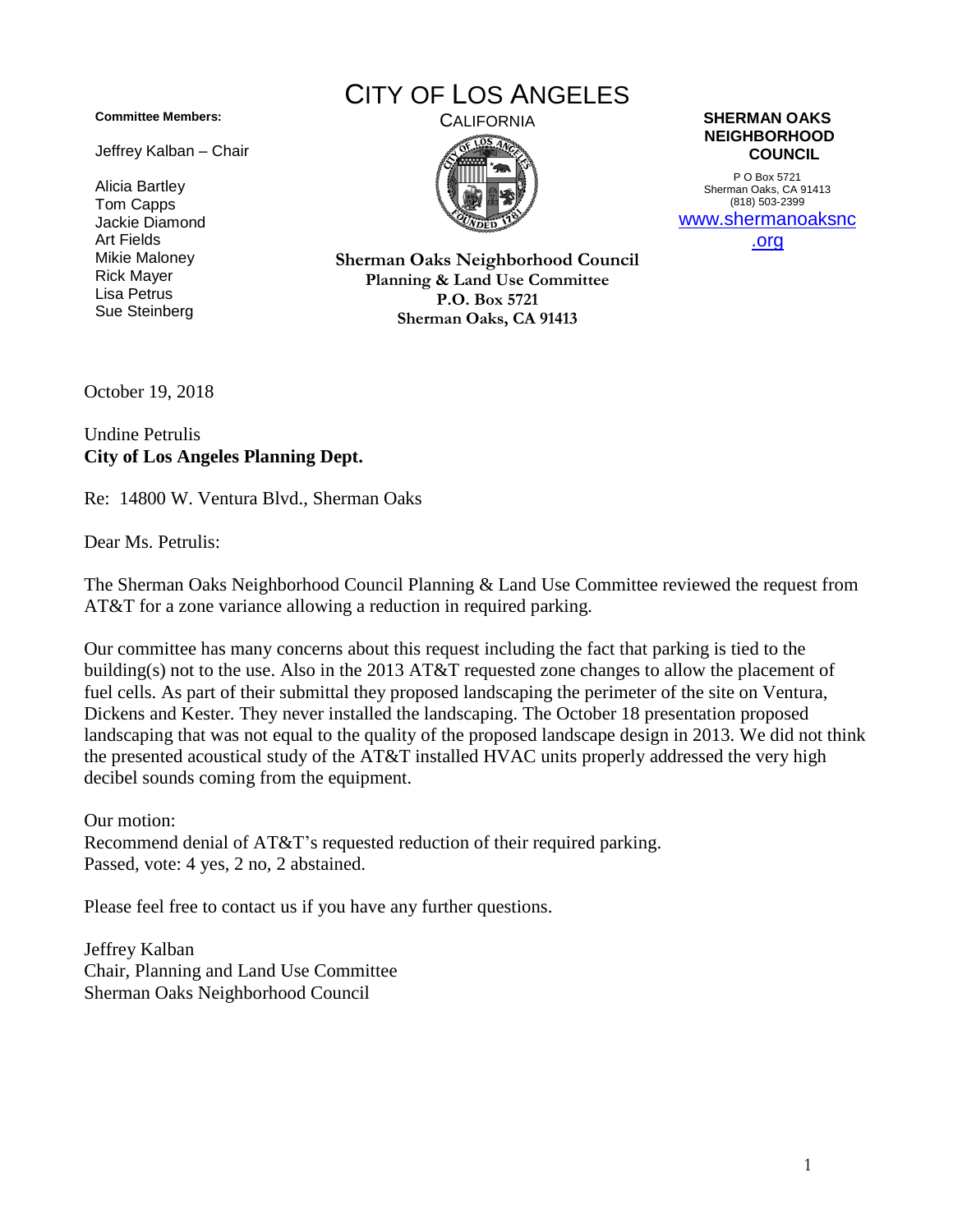### **Sherman Oaks Neighborhood Council**

### **Land Use Committee Minutes**

### **December 19, 2013**

**1. Meeting is called to Order by Chair Ziff at 6:30 pm.**

**2. Present: Chair Ziff, J. Kalban, A. Bartley, C. Buck, J. Diamond, A. Fields, M. Maloney. Absent: J. Campbell, Sue Steinberg.**

**3. Minutes of November 13, 2013 meeting are approved on Motion made by J Diamond, Seconded by J. Kalban -- unanimous approval.**

**4. Elected Official Staff member J. Brand is present and provides an update on the issue of the need for more Ventura Blvd public parking. Confirms that they are seeking the use of an existing public structure as a potential solution to the off-street parking problems.**

## **5. No Public Comments.**

**6.** Chair Report 12/19/13:

1) We had approved a cell antenna array at the public storage facility at 4610 Van Nuys Blvd. That application has been going through process for over a year. On November 20 the application was denied by the zoning administrator.

2) The new Mulholland Bridge over the #405 Freeway was opened yesterday.

3) The southbound onramp at Valley Vista and Sepulveda will be closed Friday 12/20 through Monday 12/23.

4) The application for a CUB at 13625 Ventura Blvd. Was heard at the zoning administrator on December 16. I appeared and presented the committee's position that we approved it with leases for 25 parking spaces for valet use. The hearing officer said that the applicant had lost its vested rights because the facility had been closed for over 1 year and needs to have 44 parking spaces. The applicant stated that Building and Safety had extended the rights. The applicant's tenant also said that he was near securing a lease for 20 more spaces. The hearing officer asked the applicant to provide a determination from Building and Safety.

5) There has been a change in my duties. At the last Board meeting I was elected First Vice President of the Neighborhood Council.

#### **7a. Returning Business: Berkshire Tavern CUB Liquor License approval sought at 13615**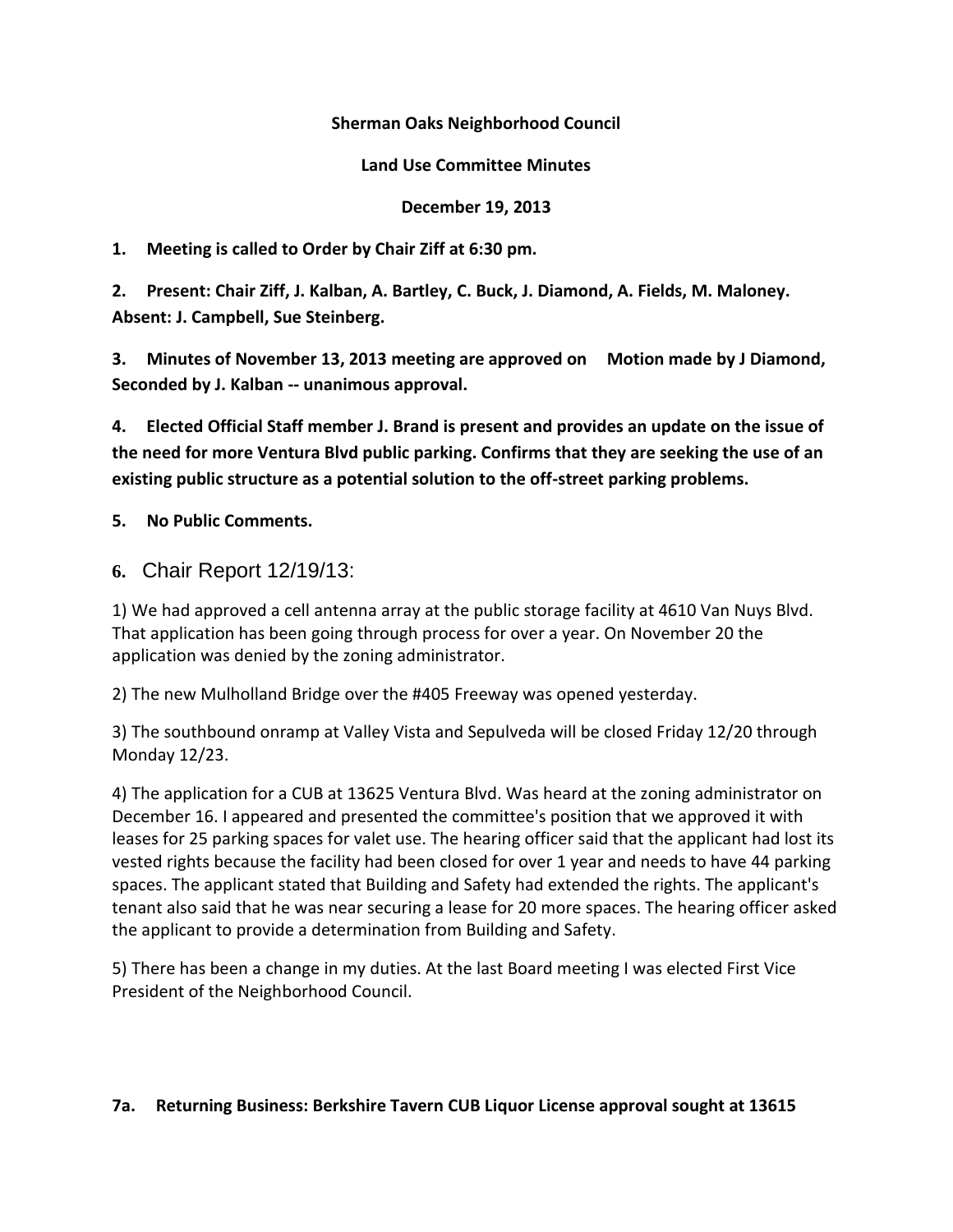#### **Ventura Blvd.**

**Applicant presents. Discussion: upper level will not be used for seating of patrons; a vegetation sound wall will be installed to reduce ambient noise; no music outside; required bike parking to be added will eliminate 2 parking spaces; 18 spaces have been leased for parking at Woodman Bldg -- offers parking agreement for off-site parking; provides rendering of changed façade as requested by LUC;; have tried to address the concerns raised by LUC at prior meeting;** 

**Public Comment: Noise concern expressed by neighbor Aline Bichert.** 

**LUC Member Questions addressed to applicant: by C. Buck re: green wall – there will be no smoking on patio seating; J. Kalban re: nature of material being used for the sound wall and reservation about use of patio seating at all; J. Diamond: concern re: noise and bar seating; R. Ziff: concern re: bike spaces location; status of dispute with prior tenants; nature of parking space lease – month-to-month?; No term stated in pending parking lease – Ron wants 5 yr term; A. Bartley comments that a defined term for such off-site parking will be very hard to get; (they will clarify and add necessary term); Jeff K. Cannot go along with rear patio seating, sound wall won't adequately shield noise, would approve as presented but w/o rea patio seating, use this space for added parking; A. Fields suggests that if we eliminate patio seating entirely, that will reduce the no. of patrons who can be served and this will have a negative impact on profitability, when we all want this business to succeed for best interests of S.O., and reasonable efforts are being made to reduce the noise level. After discussion among LUC Members, Jeff K agrees to withdraw his Motion to approve only if patio seating is eliminated; Craig B offers new Motion to approve as proposed, but limit serving hours to 11 pm Sun-Thursday, and to 12 AM on Fri and Sat, with sound wall to use hardscape materials such as cinderblock or concrete, and with vegetation at the sides. Motion by C. Buck, Seconded by M. Maloney. Motion approved (6 Yes- no Abstentions. Ron Z did not vote.)**

**7b. New Business: For Fuel Cell to be Installed at AT & T Bldg on Ventura Blvd in C-2 zone. Applicant has applied for zone boundary adjustment with ZBA.**

**Applicant presents: 14 parking spaces will be removed to accommodate fuel cell structure, which will be visible from Venture Blvd. site has 340 parking spaces and Code requires only 297 spaces, this would reduce that to 263 spaces, more than ample to handle current staffing needs at AT & T; provides slide presentation; will fully comply with all environmental laws; it is "fail safe"; if a problem arises with gas line that feeds it, it auto shuts off; unit will be monitored remotely 24/7; discuss what can hap[pen to fuel cell material inside in event of an earthquake; inside are ceramic plates which chemically react with natural gas delivered via gas pipeline; works like a battery; cannot be opened by intruders; if opened, it auto shuts**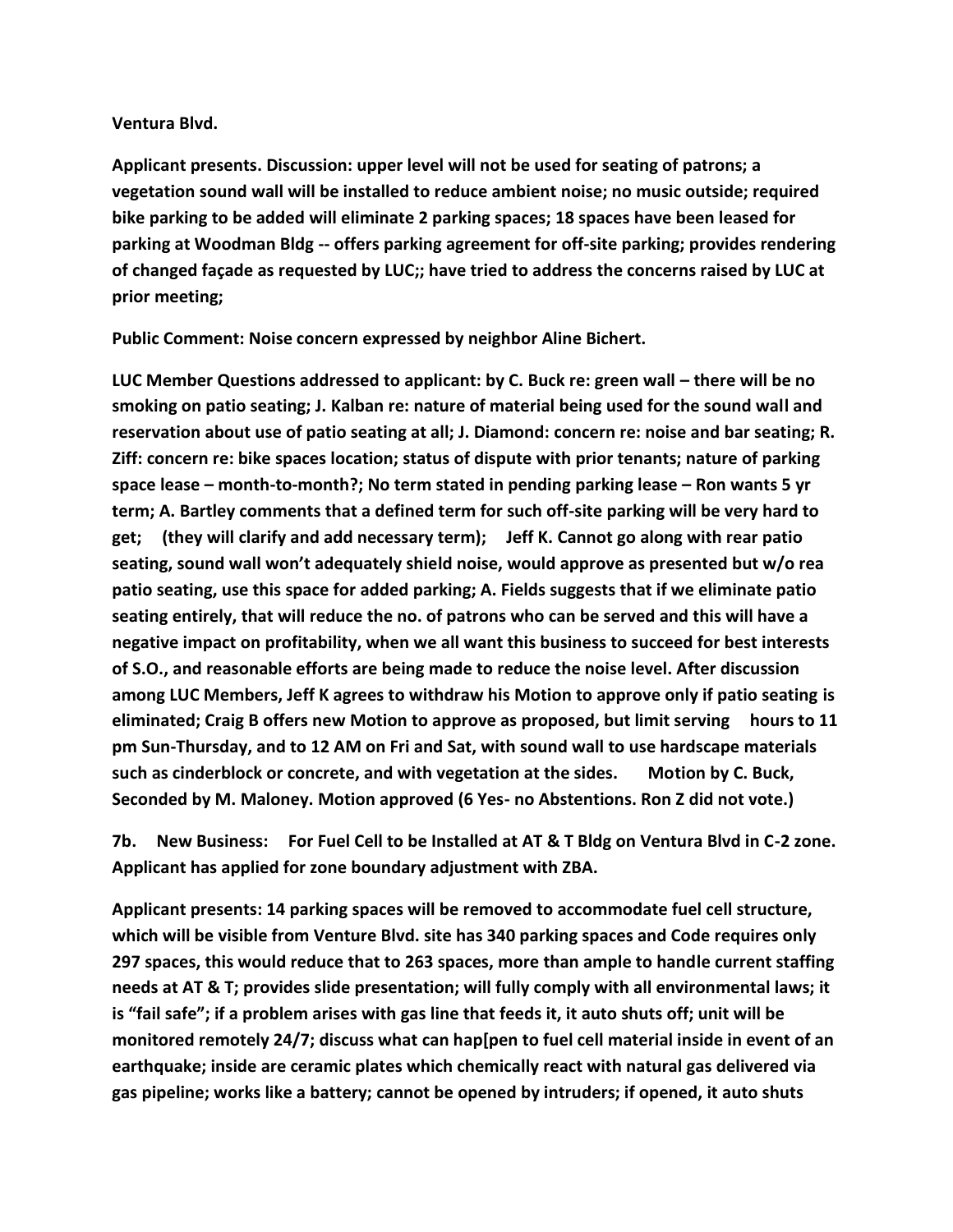**down; produces low level hum – 60 dcb when on.**

**LUC Member Questions/Discussion: J. Kalban expresses concern that absent some shielding greenery, it will be an eyesore; also has concern re: level of hum noise near Ventura Blvd; Ron Z. notes that Zoning Admin has granted prelim approval; and now they need our approval letter; applicant is AT & T – they filed the application;** 

**Motion to approve was made and seconded 4 Yes, 1 No, and A. Fields Abstains. Motion Passes; Ron Z will issue letter.** 

**AT& T rep volunteers that he will follow up on adding greenery to cover the cell structure.**

**8. Committee Business: Next LUC meeting January 17, 2014 at the Sherman Oaks Public Library 6:30 pm – agenda to follow.**

**9. No Announcements.** 

**10. Meeting is Adjourned at 8 pm.**